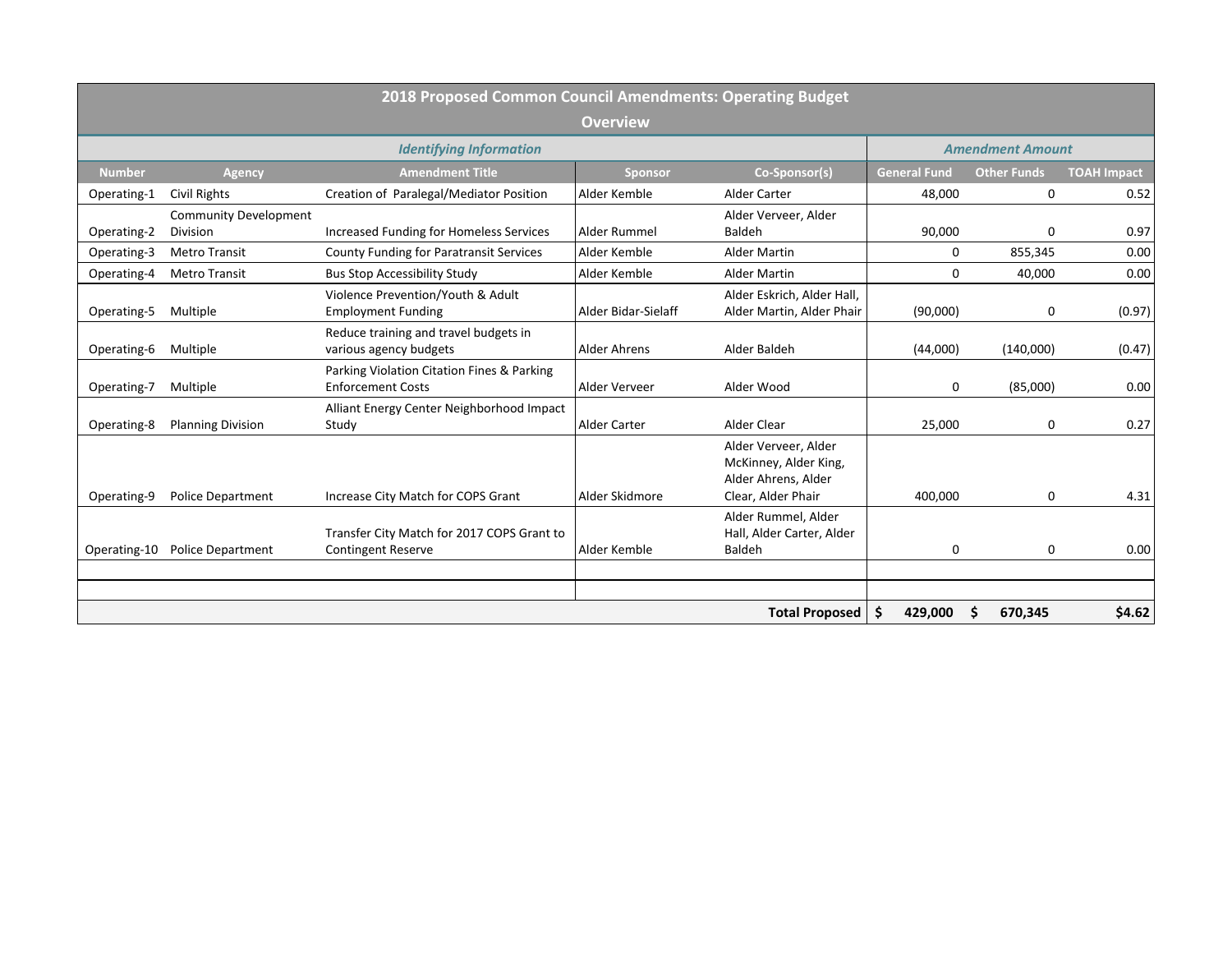**Amendment No.** Operating-1

| <b>Amendment Title:</b> | Creation of Paralegal/Mediator Position |
|-------------------------|-----------------------------------------|
| Agency:                 | Civil Rights                            |
| Sponsors:               | Alder Kemble                            |
| Co-Sponsor (s):         | Alder Carter                            |

## *Amendment*

#### **Amendment Narrative**

Appropriate \$48,000 from the General Fund to create a 1.0 FTE Paralegal/Mediator position assisting with the Equal Opportunities Division's case processing work. This position will be jointly funded with the Equal Employment Opportunity Commission (EEOC) grant.

| <b>Amendment by Funding Source</b> |                     |                    |
|------------------------------------|---------------------|--------------------|
|                                    | <b>General Fund</b> | <b>Other Funds</b> |
| Revenue                            |                     |                    |
| Expenditure                        | 48,000              |                    |
| <b>TOTAL</b>                       | \$48,000            |                    |
| TOAH Impact                        | \$0.52              |                    |

| <b>Amendment by Major</b> |                           |                |
|---------------------------|---------------------------|----------------|
|                           | <b>Permanent Salaries</b> | 39,000         |
|                           | <b>Fringe Benefits</b>    | 9,000          |
|                           | Supplies                  | 0              |
|                           | <b>Purchased Services</b> | 0              |
|                           | Other                     | $\overline{0}$ |
|                           | Total:                    | \$48,000       |

## *Discussion*

### **Amendment Impact**

The proposed amendment authorizes the creation of a new Paralegal/Mediator position in the Department of Civil Rights. The total estimated cost of the position is \$74,000. If adopted, the newly created position will be funded equally by the General Fund and the EEOC grant awarded to DCR annually. The 2018 Executive Budget includes \$46,500 from the EEOC grant, costs associated with this position will represent 82% of the 2018 grant award.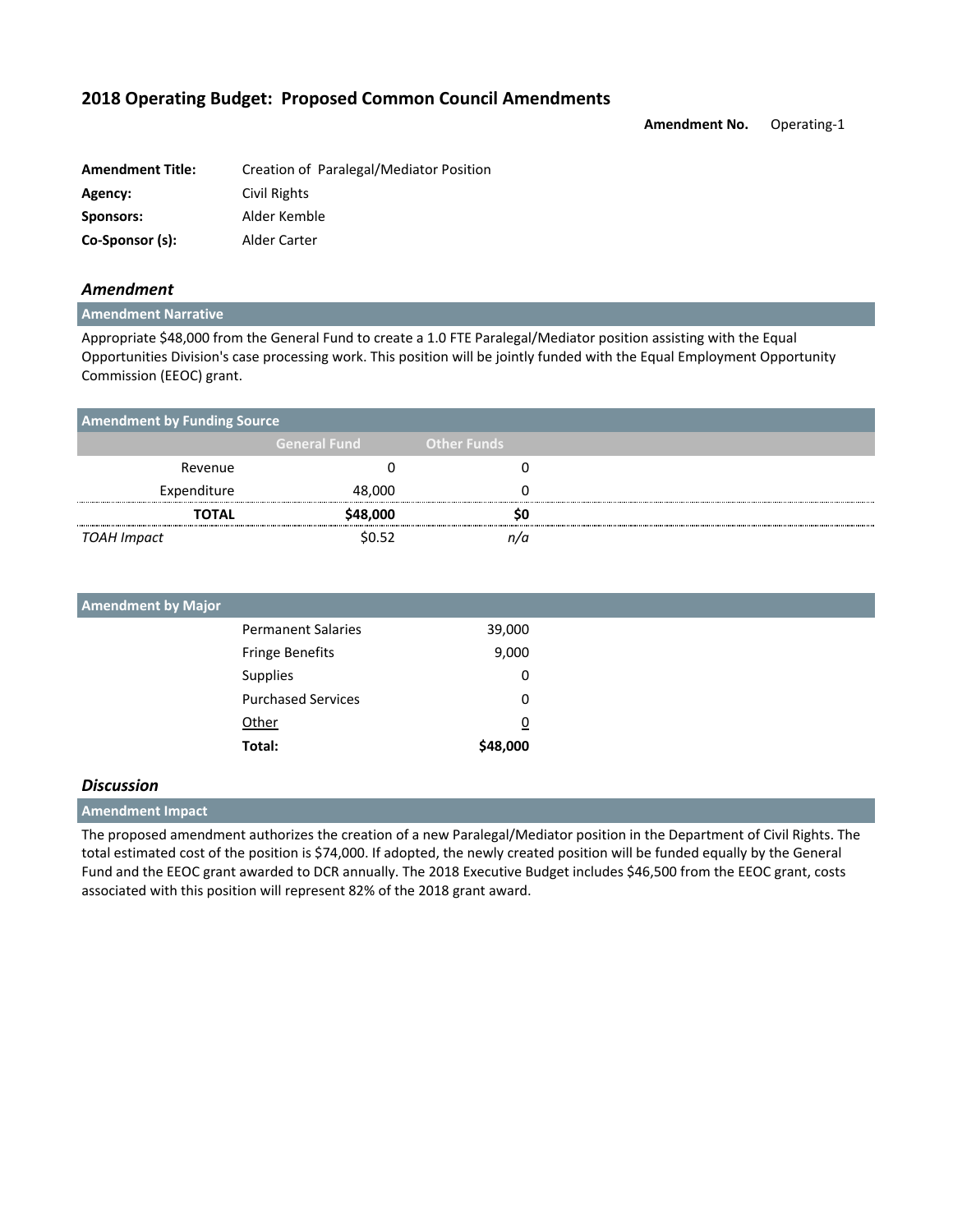**Amendment No.** Operating-2

| <b>Amendment Title:</b> | Increased Funding for Homeless Services |
|-------------------------|-----------------------------------------|
| Agency:                 | <b>Community Development Division</b>   |
| Sponsors:               | Alder Rummel                            |
| Co-Sponsor (s):         | Alder Verveer, Alder Baldeh             |

## *Amendment*

#### **Amendment Narrative**

Appropriate \$90,000 from the General Fund for community agencies contracts to provide homeless programs and services.

| <b>Amendment by Funding Source</b> |                     |                    |  |
|------------------------------------|---------------------|--------------------|--|
|                                    | <b>General Fund</b> | <b>Other Funds</b> |  |
| Revenue                            |                     |                    |  |
| Expenditure                        | 90,000              |                    |  |
| <b>TOTAL</b>                       | \$90,000            |                    |  |
| TOAH Impact                        | \$0.97              | n/a                |  |
|                                    |                     |                    |  |

| <b>Amendment by Major</b> |                           |          |  |
|---------------------------|---------------------------|----------|--|
|                           | <b>Permanent Salaries</b> | 0        |  |
|                           | <b>Fringe Benefits</b>    | 0        |  |
|                           | <b>Supplies</b>           | 0        |  |
|                           | <b>Purchased Services</b> | 90,000   |  |
|                           | Other                     | 0        |  |
|                           | Total:                    | \$90,000 |  |
|                           |                           |          |  |

#### *Discussion*

#### **Amendment Impact**

The 2018 Executive Operating Budget includes \$769,869 for community agency contracts for homeless programs and services; of the total available funding \$691,000 is funded by the General Fund. A proposed resolution (Legistar 49339) was adopted by the Finance Committee at its November 6th meeting authorizing the full allocation of available funding for 2018 as a result of an RFP process. These funds will be allocated across nine agencies to implement programs in the following areas: Prevent Homelessness, Support Persons & Families Experiencing Homelessness, and Ending Homelessness.

The proposed amendment authorizes an additional \$90,000 for homeless services. During the RFP process no formal "B" list was developed; however, CDD staff have identified three additional service providers that would provide additional and prioritized homeless services for a combined total of \$90,000. If adopted, the CDBG Committee will offer recommendations to the Common Council regarding the allocation of these funds.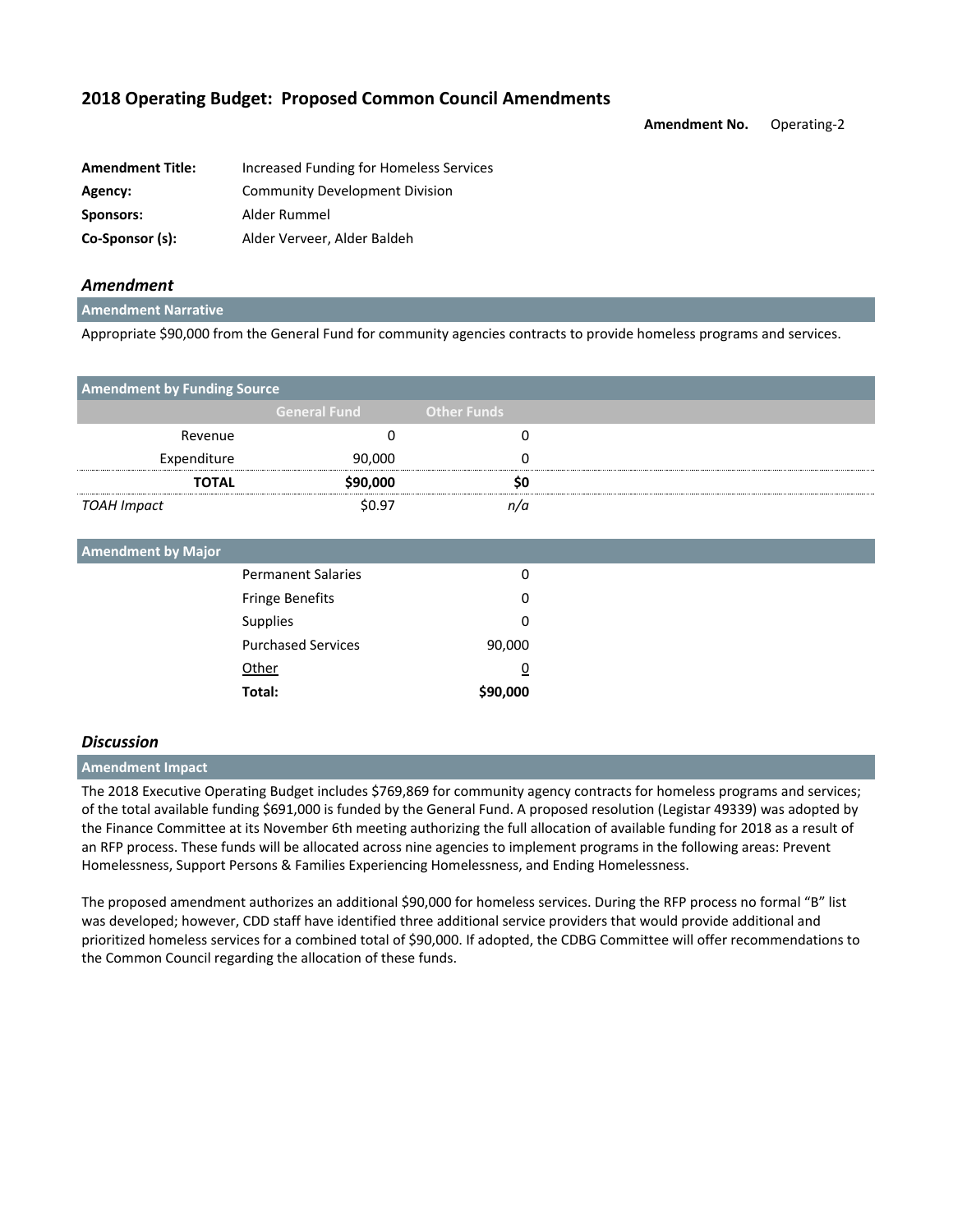**Amendment No.** Operating-3

| <b>Amendment Title:</b> | County Funding for Paratransit Services |
|-------------------------|-----------------------------------------|
| Agency:                 | <b>Metro Transit</b>                    |
| Sponsors:               | Alder Kemble                            |
| Co-Sponsor (s):         | Alder Martin                            |

## *Amendment*

#### **Amendment Narrative**

Appropriate \$855,345 in County Revenue and contracted services for Paratransit service expenses anticipated to occur during the phased implementation of Family Care in 2018.

| <b>Amendment by Funding Source</b> |                     |                    |  |
|------------------------------------|---------------------|--------------------|--|
|                                    | <b>General Fund</b> | <b>Other Funds</b> |  |
| Revenue                            |                     | (855, 345)         |  |
| Expenditure                        |                     | 855,345            |  |
| <b>TOTAL</b>                       |                     |                    |  |
| TOAH Impact                        | \$0.00              | n/a                |  |

| <b>Amendment by Major</b> |           |
|---------------------------|-----------|
| <b>Permanent Salaries</b> | 0         |
| <b>Fringe Benefits</b>    | 0         |
| <b>Supplies</b>           | 0         |
| <b>Purchased Services</b> | 855,345   |
| Other                     | 0         |
| Total:                    | \$855,345 |

### *Discussion*

**Amendment Impact**

The proposed amendment adds funding to continue Paratransit services at the current level through the first part of 2018. These funds will allow Metro Transit to continue Paratransit service at the current level phasing the transition to Managed Care Organizations for a portion of 2018. The Executive Budget assumed changes to the Paratransit service delivery model would be in place starting on January 1st.

Upon completion of utilizing these funds, Paratransit services will be provided through a contract only basis and could include the following service level changes:

1.An increased ride fare from \$3.25 to \$4.00

2.Change the origin-to-destination service to curb-to-curb instead of door-to-door

3.Establish parameters for subscription service riders

4.Eliminate the leave attendant service option

5.Cash fare payment instead of ticket and billing option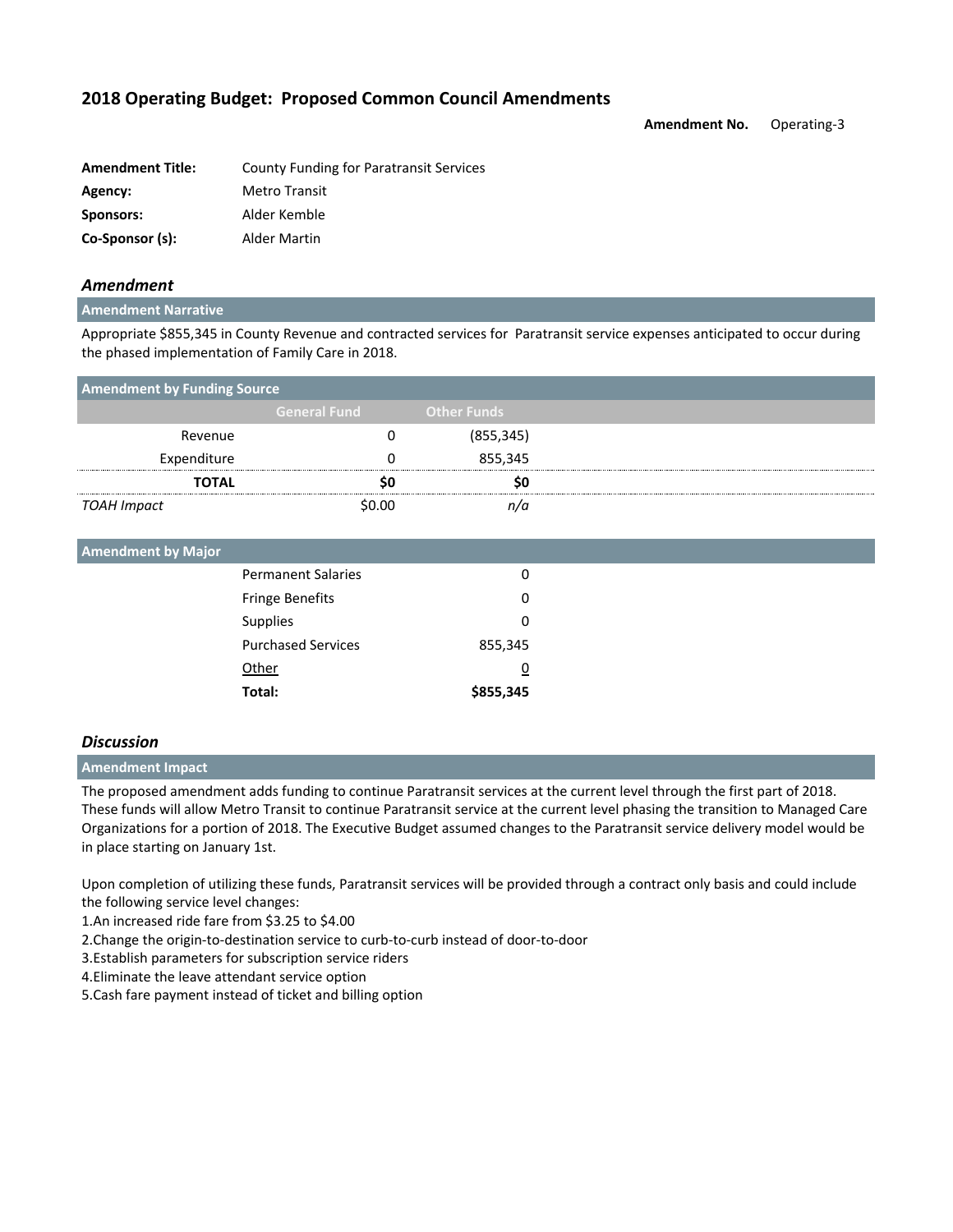**Amendment No.** Operating-4

| <b>Amendment Title:</b> | <b>Bus Stop Accessibility Study</b> |
|-------------------------|-------------------------------------|
| Agency:                 | <b>Metro Transit</b>                |
| Sponsors:               | Alder Kemble                        |
| Co-Sponsor (s):         | Alder Martin                        |

### *Amendment*

#### **Amendment Narrative**

Appropriate \$40,000 from the Metro Transit fund balance for a study to analyze the accessibility of Metro's bus stops for people with disabilities.

| <b>Amendment by Funding Source</b> |                     |                    |
|------------------------------------|---------------------|--------------------|
|                                    | <b>General Fund</b> | <b>Other Funds</b> |
| Revenue                            |                     | (40,000)           |
| Expenditure                        |                     | 40.000             |
| TOTAL                              |                     |                    |
| TOAH Impact                        | \$በ በበ              |                    |

| <b>Amendment by Major</b> |                           |                |
|---------------------------|---------------------------|----------------|
|                           | <b>Permanent Salaries</b> | 0              |
|                           | <b>Fringe Benefits</b>    | 0              |
|                           | Supplies                  | 0              |
|                           | <b>Purchased Services</b> | 40,000         |
|                           | Other                     | $\overline{0}$ |
|                           | Total:                    | \$40,000       |

#### *Discussion*

#### **Amendment Impact**

The proposed amendment appropriates \$40,000 from Metro's fund balance to conduct a study of bus stop accessibility for people with disabilities in 2018. The study will be funded by one-time use of Metro Transit's fund balance. At the close of the 2016 fiscal year the Metro Transit fund position was reported at \$2,626,705.

The proposed study will analyze fixed route ride components for people with disabilities including travel patterns, inventory of existing bus stop features, and identifying potential accessibility improvements. In 2018, the State's Family Care program is being implemented which may cause some of the existing Paratransit service riders to use fixed route service. The goal of the proposed study is to provide potential bus stop improvements and enhancements to better accommodate riders with disabilities. After the study is complete, the results will be reviewed for implementation of recommended improvements. Metro has identified possible future funding sources for these potential improvements including FTA Transit Enhancement funds and the 2019 MPO locally-coordinated plan, none of the aforementioned funding alternatives have been formally secured. The cost of the potential improvements will not be known until completion of the study.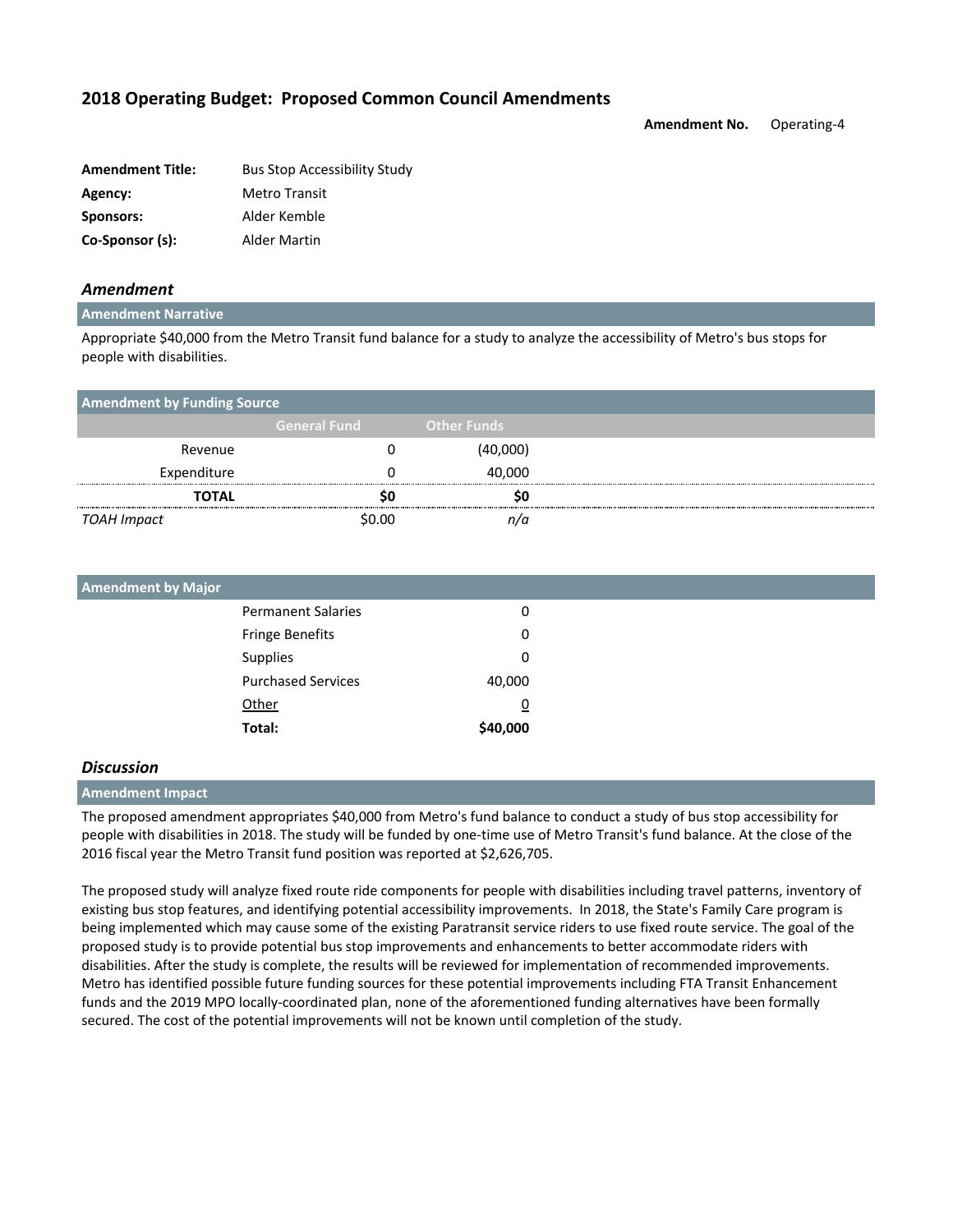|  |  |  |  |  |  | 2018 Operating Budget: Proposed Common Council Amendments |
|--|--|--|--|--|--|-----------------------------------------------------------|
|--|--|--|--|--|--|-----------------------------------------------------------|

**Amendment No.** Operating-5

| <b>Amendment Title:</b> | Violence Prevention/Youth & Adult Employment Funding |
|-------------------------|------------------------------------------------------|
| Agency:                 | Multiple                                             |
| Sponsors:               | Alder Bidar-Sielaff                                  |
| Co-Sponsor (s):         | Alder Eskrich, Alder Hall, Alder Martin, Alder Phair |

### *Amendment*

#### **Amendment Narrative**

Reduce funding for Violence Prevention in Public Health by \$240,000. Increase funding for Youth and Adult Employment contracts in CDD by \$150,000 (Youth: \$50,000, Adult: \$100,000).

Upon adoption of a Violence Prevention comprehensive plan by Common Council the Council will consider an amendment to support implementation.

| <b>Amendment by Funding Source</b> |                     |                    |  |
|------------------------------------|---------------------|--------------------|--|
|                                    | <b>General Fund</b> | <b>Other Funds</b> |  |
| Revenue                            |                     |                    |  |
| Expenditure                        | (90,000)            |                    |  |
| <b>TOTAL</b>                       | -\$90,000           | so                 |  |
| TOAH Impact                        | \$0.97              |                    |  |

| <b>Amendment by Major</b> |                           |           |
|---------------------------|---------------------------|-----------|
|                           | <b>Permanent Salaries</b> | 0         |
|                           | Fringe Benefits           | 0         |
|                           | <b>Supplies</b>           | 0         |
|                           | <b>Purchased Services</b> | (90,000)  |
|                           | Other                     | <u>0</u>  |
|                           | Total:                    | -\$90,000 |

#### *Discussion*

### **Amendment Impact**

The Executive Budget added \$250,000 to the Public Health budget to implement violence prevention strategies pending Council approval of a comprehensive plan for the program. As proposed, this funding is fully funded by the General Fund, costs associated with the program are not shared with Dane County. The Executive Budget also assumes two existing positions will be reclassified to support the work of this program. Costs associated with these positions will be shared between Dane County and the City of Madison. If adopted, the Public Health will proceed with the planned reclassification of positions; the budget will include \$10,000 for non-personnel costs associated with administering the initiative.

The Executive Budget includes \$1.23 million for community agency contracts for Youth and Adult Employment (Youth: \$604,508, Adult: \$629,080) in the Community Development Division. The Executive Budget increased funding for Youth Employment contracts by \$100,000. If adopted, the total funding for these contracts will increase by an additional \$150,000 to \$1.38 million.

An RFP is currently underway to award these funds. The total amount requested for both categories was \$2.69 million (\$1.46 million higher than the allocated in the Executive Budget). Recommendations associated with the increased funding would be offered by the Community Services Committee as part of the funding process currently underway and would be subject to Council approval.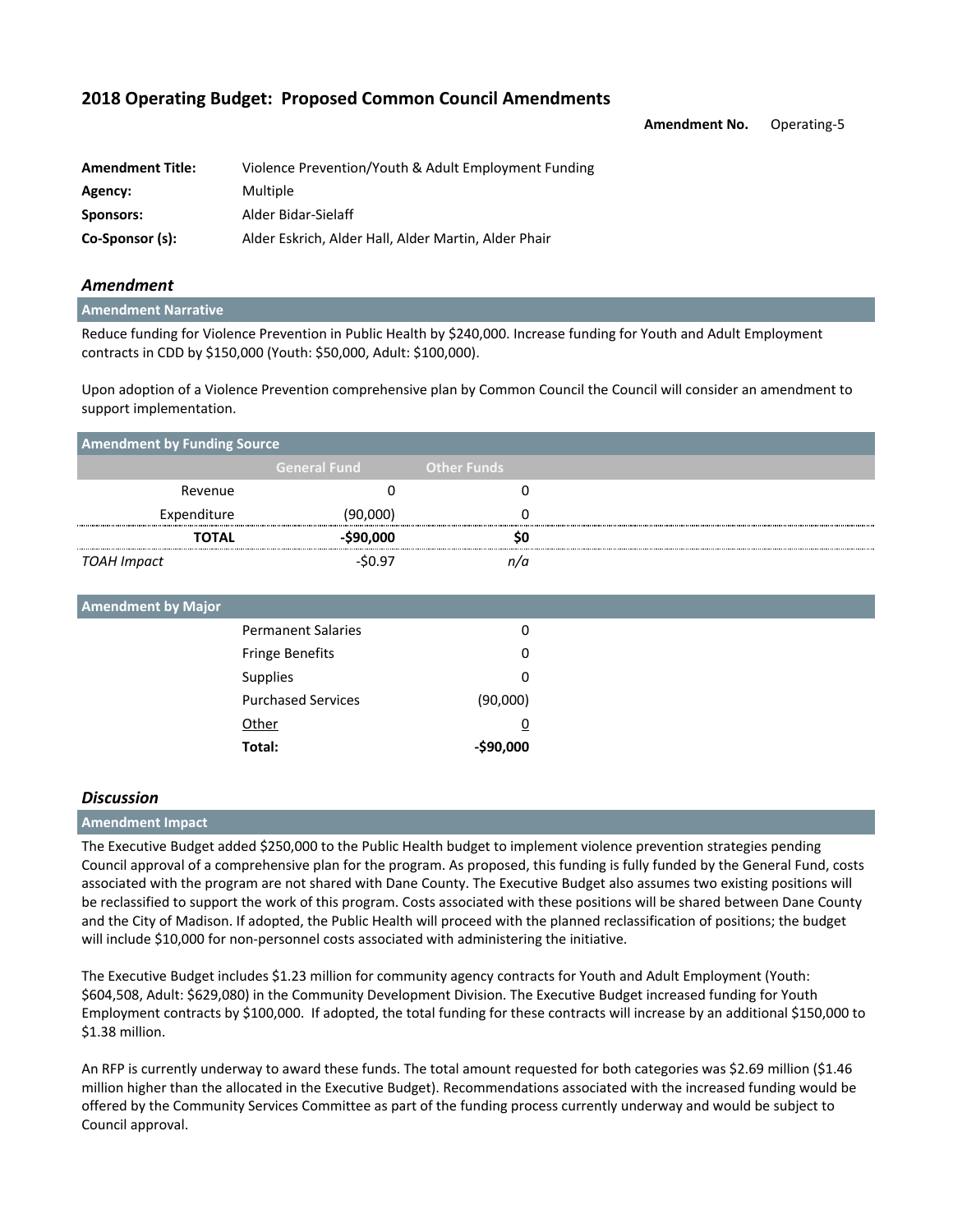**Amendment No.** Operating-6

| <b>Amendment Title:</b> | Reduce training and travel budgets in various agency budgets |
|-------------------------|--------------------------------------------------------------|
| Agency:                 | Multiple                                                     |
| Sponsors:               | Alder Ahrens                                                 |
| Co-Sponsor (s):         | Alder Baldeh                                                 |

## *Amendment*

**Amendment Narrative**

Reduce the travel and training budgets for the following agencies: 1.Common Council: \$10,000 Reduction 2.Finance: \$7,000 Reduction 3.Fleet: \$5,000 Reduction 4.Mayor: \$27,000 Reduction 5.Public Health: \$20,000 Reduction 6.Parking Utility: \$23,000 Reduction 7.Water Utility: \$92,000 Reduction

#### **Amendment by Funding Source**

| . .          |                     |                    |
|--------------|---------------------|--------------------|
|              | <b>General Fund</b> | <b>Other Funds</b> |
| Revenue      |                     | 140,000            |
| Expenditure  | (44,000)            | (140,000)          |
| <b>TOTAL</b> | -\$44,000           | SO                 |
| TOAH Impact  | $-50.47$            | n/a                |

| <b>Amendment by Major</b> |                           |             |
|---------------------------|---------------------------|-------------|
|                           | <b>Permanent Salaries</b> | 0           |
|                           | <b>Fringe Benefits</b>    | 0           |
|                           | <b>Supplies</b>           | 0           |
|                           | <b>Purchased Services</b> | (184,000)   |
|                           | Other                     | 0           |
|                           | Total:                    | $-$184,000$ |
|                           |                           |             |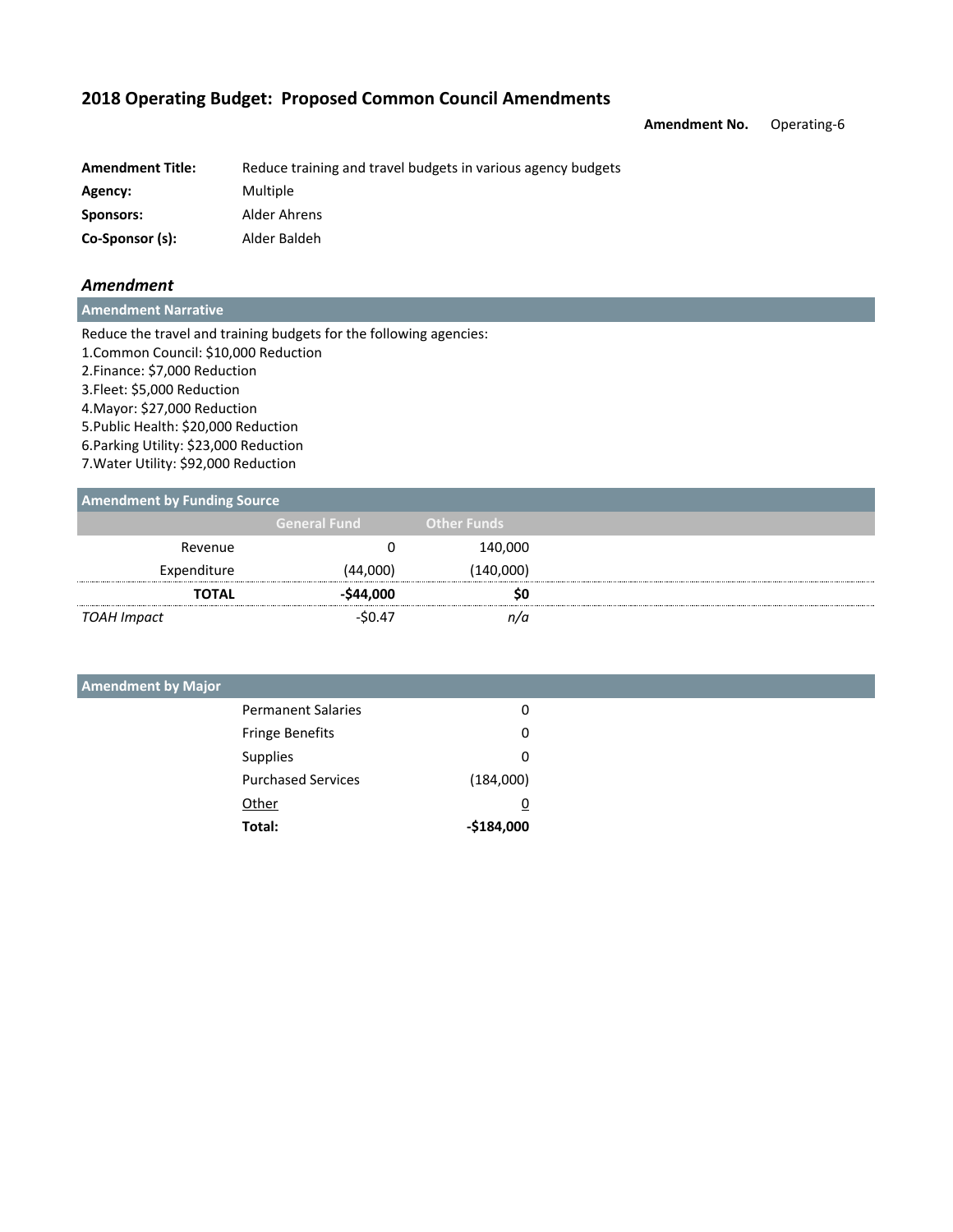#### **Amendment No.** Operating-6

## *Discussion*

**Amendment Impact**

The Executive Budget includes \$1,037,092 for training and travel expenses. Based on 2nd Quarter projections, agencies are projected to spend \$794,009 in 2017, consistent with prior year trends. Much of the variation in this line item (\$156,000 or 64%) comes from non-General Fund sources. Variation between the Executive Budget and prior year amounts can be attributed to the following factors:

1.Within their budget targets agencies made reductions elsewhere to increase funding for training

2.Travel and training expenditures have previously been charged elsewhere within the purchased services major 3.A number of small agencies have had larger amounts of turnover during 2016 and 2017 which meant that fewer staff were available to take part in training opportunities. Many of these agencies are fully staffed and will have increased capacity for staff to take part in training.

If adopted, this amendment will require impacted agencies to reduce training and travel expenses planned for 2018. There is a wide variation in agency travel and training spending per employee. Increasing funding for travel and training in a relatively small travel and budget will require a larger percentage increase per training opportunity than will the same amount of increase in a larger travel and training budget. For example, training and travel budgets for Alders will decrease by \$500 from \$1,300/Alder to \$800. The amendment may also require agencies to make reductions in other Purchased Service expenditures to offset the reduction.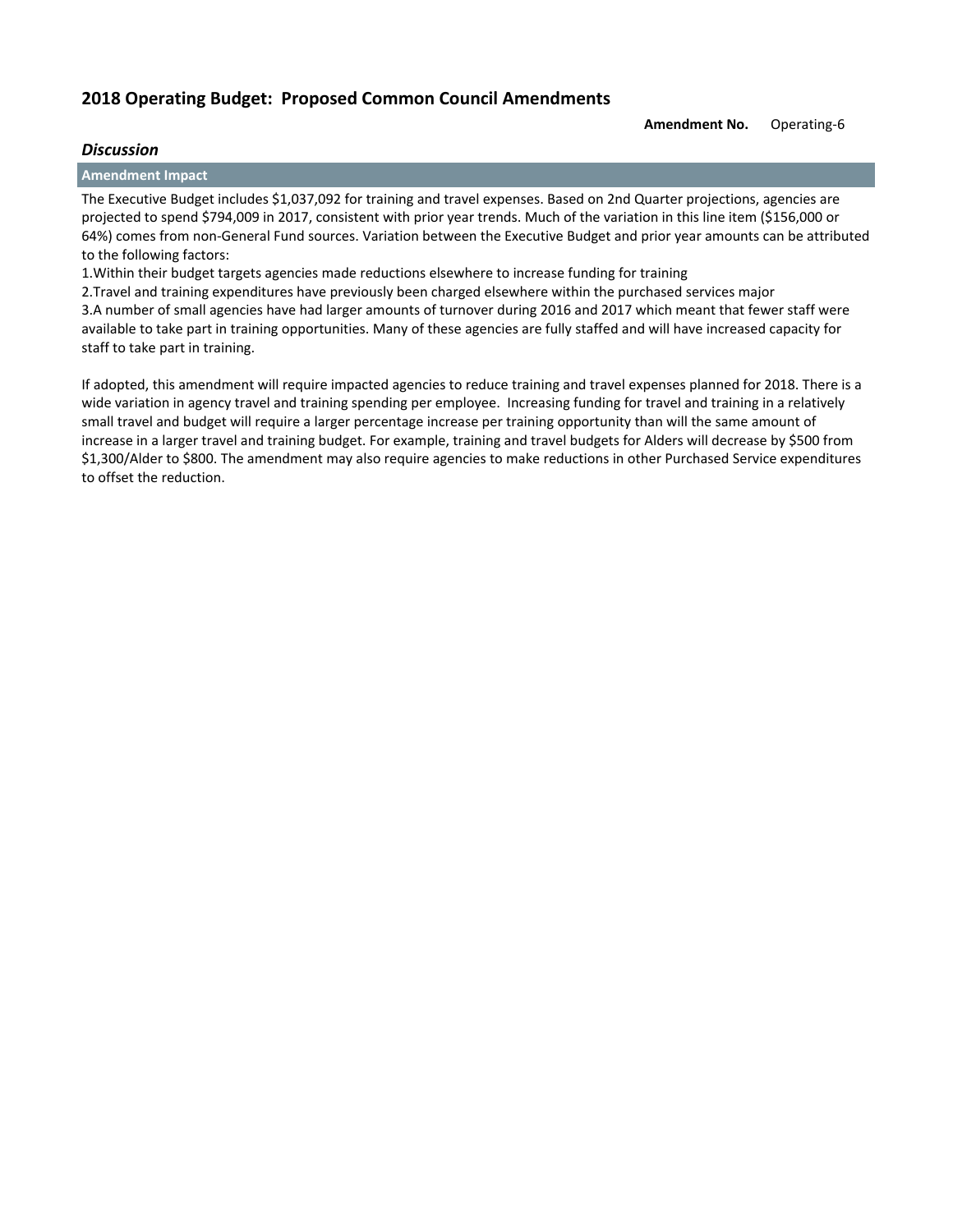**Amendment No.** Operating-7

| <b>Amendment Title:</b> | Parking Violation Citation Fines & Parking Enforcement Costs |
|-------------------------|--------------------------------------------------------------|
| Agency:                 | Multiple                                                     |
| Sponsors:               | Alder Verveer                                                |
| Co-Sponsor (s):         | Alder Wood                                                   |

## *Amendment*

#### **Amendment Narrative**

Increase the fine for one-hour and two-hour parking citations from \$35 to \$40 and decrease the portion of Parking Enforcement Officers funded by the Parking Utility by \$85,000.

| <b>Amendment by Funding Source</b> |                    |  |  |
|------------------------------------|--------------------|--|--|
| <b>General Fund</b>                | <b>Other Funds</b> |  |  |
| (85,000)                           | 85,000             |  |  |
| 85,000                             | (85,000)           |  |  |
|                                    | SO.                |  |  |
| \$0.00                             | n/a                |  |  |
|                                    |                    |  |  |

| <b>Amendment by Major</b> |                           |                |  |
|---------------------------|---------------------------|----------------|--|
|                           | <b>Permanent Salaries</b> | 75,000         |  |
|                           | <b>Fringe Benefits</b>    | 10,000         |  |
|                           | Supplies                  | 0              |  |
|                           | <b>Purchased Services</b> | 0              |  |
|                           | Other                     | $\overline{0}$ |  |
|                           | Total:                    | \$85,000       |  |
|                           |                           |                |  |

### *Discussion*

#### **Amendment Impact**

The 2018 Executive Budget transferred the full enforcement cost associated with the Residential Parking Program from the Police Department to the Parking Utility (\$395,000). These costs have historically been reflected in the Police Department's budget. To fully fund the program, including enforcement, by permit revenue the annual permit fee will need to be increased from the current \$28 annual fee. Any increase would require an ordinance change adopted by the Common Council. Under the proposed amendment all but \$85,000 of these costs will be funded by the Parking Utility, the remaining will be funded by the General Fund.

The amendment proposes increasing fines for parking violations by \$5, from \$35 to \$40. It is estimated this increase will result in \$85,000 additional revenue from parking violations.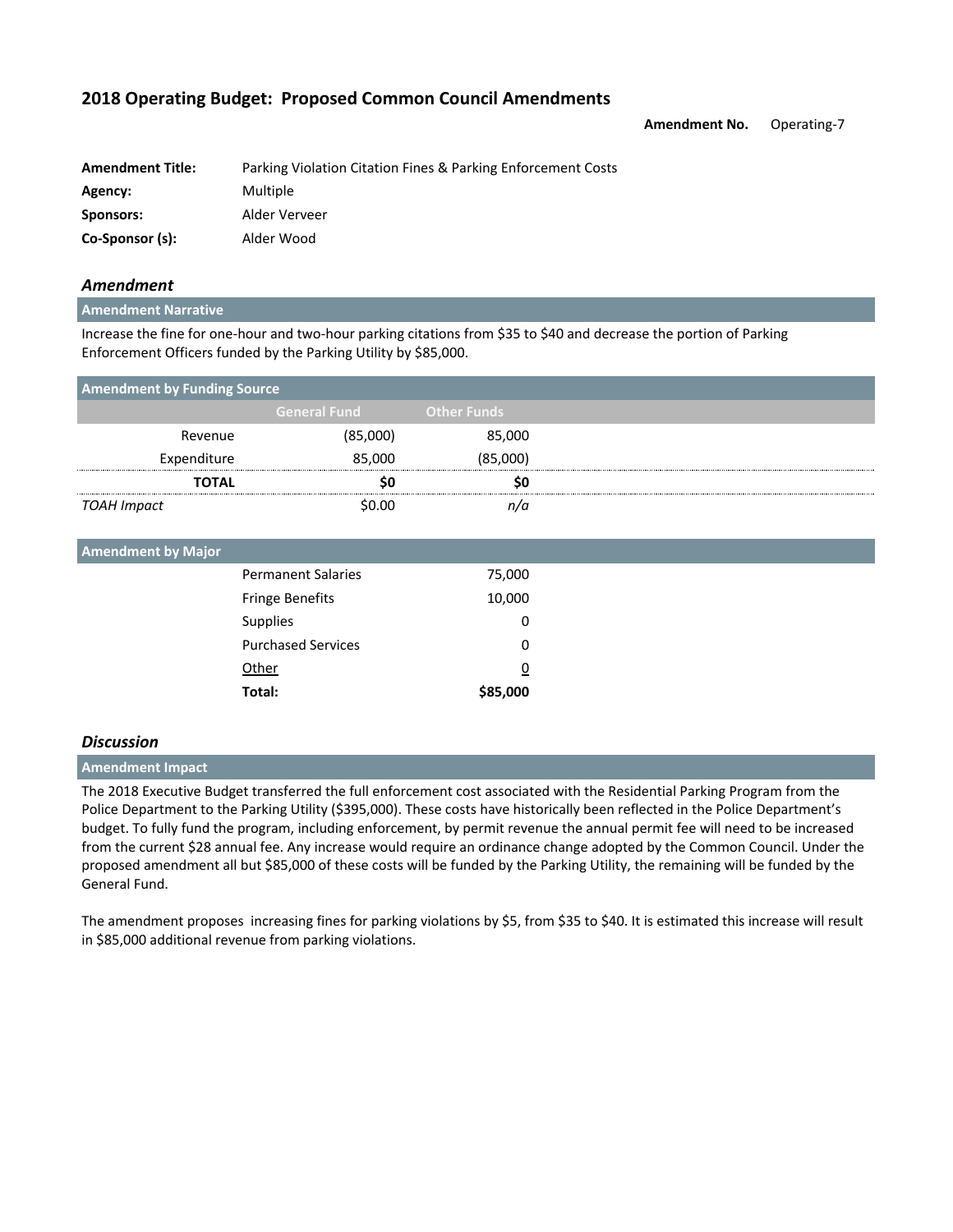**Amendment No.** Operating-8

| <b>Amendment Title:</b> | Alliant Energy Center Neighborhood Impact Study |
|-------------------------|-------------------------------------------------|
| Agency:                 | <b>Planning Division</b>                        |
| Sponsors:               | Alder Carter                                    |
| Co-Sponsor (s):         | Alder Clear                                     |

## *Amendment*

#### **Amendment Narrative**

Appropriate \$25,000 from the General Fund in the Planning Division to fund a joint study analyzing the impact of the proposed Alliant Energy Center on the surrounding neighborhoods. The study will be carried out by the Great Madison Convention and Visitors Bureau and be jointly funded by GMCVB, the City of Madison, Dane County, and the City of Fitchburg.

| <b>Amendment by Funding Source</b> |                           |                    |  |
|------------------------------------|---------------------------|--------------------|--|
|                                    | <b>General Fund</b>       | <b>Other Funds</b> |  |
| Revenue                            | 0                         | $\Omega$           |  |
| Expenditure                        | 25,000                    |                    |  |
| TOTAL                              | \$25,000                  | S0                 |  |
| <b>TOAH Impact</b>                 | \$0.27                    | n/a                |  |
| <b>Amendment by Major</b>          |                           |                    |  |
|                                    | <b>Permanent Salaries</b> | O                  |  |
|                                    | <b>Fringe Benefits</b>    |                    |  |
|                                    | Supplies                  |                    |  |
|                                    | <b>Purchased Services</b> | 25,000             |  |
|                                    | Other                     |                    |  |

### *Discussion*

### **Amendment Impact**

Dane County is currently leading a master planning process for the Alliant Energy Center. The study proposed by this amendment will examine the impact this plan will have on the surrounding neighborhoods. The GMCVB will coordinate the effort to engage a firm to complete a plan, in consultation and collaboration with area governments. Staff from the Planning Division will represent the City in this process.

The findings from the study will be complete in 2018, this funding is one-time.

**Total: \$25,000**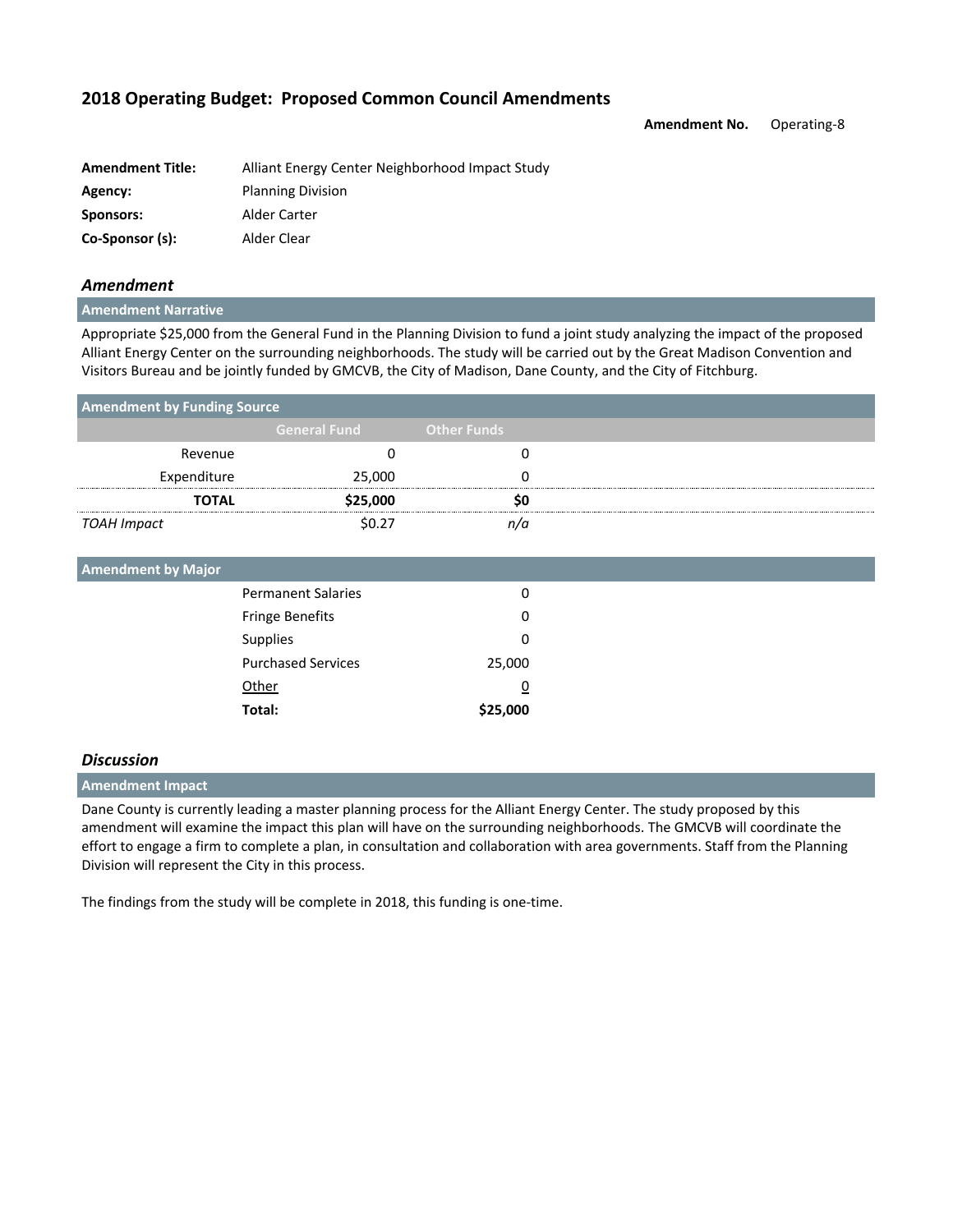**Amendment No.** Operating-9

| <b>Amendment Title:</b> | Increase City Match for COPS Grant                                                |
|-------------------------|-----------------------------------------------------------------------------------|
| Agency:                 | <b>Police Department</b>                                                          |
| Sponsors:               | Alder Skidmore                                                                    |
| Co-Sponsor (s):         | Alder Verveer, Alder McKinney, Alder King, Alder Ahrens, Alder Clear, Alder Phair |

### *Amendment*

**Amendment Narrative**

Appropriate \$400,000 to fully fund the City match for 15 Police Officer positions requested in a 2017 COPS Hiring grant application, should the grant be awarded. The proposed amendment reflects the local match for the requested grant; should the grant be awarded the Police Department's grant budget will be amended accordingly to reflect the full award.

| <b>Amendment by Funding Source</b> |                     |                    |  |
|------------------------------------|---------------------|--------------------|--|
|                                    | <b>General Fund</b> | <b>Other Funds</b> |  |
| Revenue                            |                     |                    |  |
| Expenditure                        | 400,000             |                    |  |
| <b>TOTAL</b>                       | \$400,000           | SO                 |  |
| TOAH Impact                        | \$4.31              |                    |  |

| <b>Amendment by Major</b> |           |  |
|---------------------------|-----------|--|
| <b>Permanent Salaries</b> | 0         |  |
| <b>Fringe Benefits</b>    | 0         |  |
| Supplies                  | 0         |  |
| <b>Purchased Services</b> | 0         |  |
| Other                     | 400,000   |  |
| Total:                    | \$400,000 |  |

### *Discussion*

#### **Amendment Impact**

Resolution RES-17-00536 adopted on June 20, 2017, authorized the Police Department to apply for and accept a 2017 COPS Hiring grant that would award the City \$1,875,000 to hire 15 police officers expanding community policing efforts in patrol. If awarded the three-year grant requires a local match that increases each of year of the grant until the costs are fully absorbed by the General Fund. If awarded, the City will also need to fund one-time costs associated with hiring the officers that are not covered by the grant (e.g. additional vehicles and initial issue expenses). If adopted, this amendment will fully fund the City match for the anticipated grant (\$338,440 in 2018) along with one-time costs (\$411,560).

The Executive Operating Budget includes \$350,000 for the City match with the intent that should grant funding be awarded for all 15 officers, the Department would request that the hiring would be staggered over two years, the Department of Justice has agreed to staggered hiring in the past.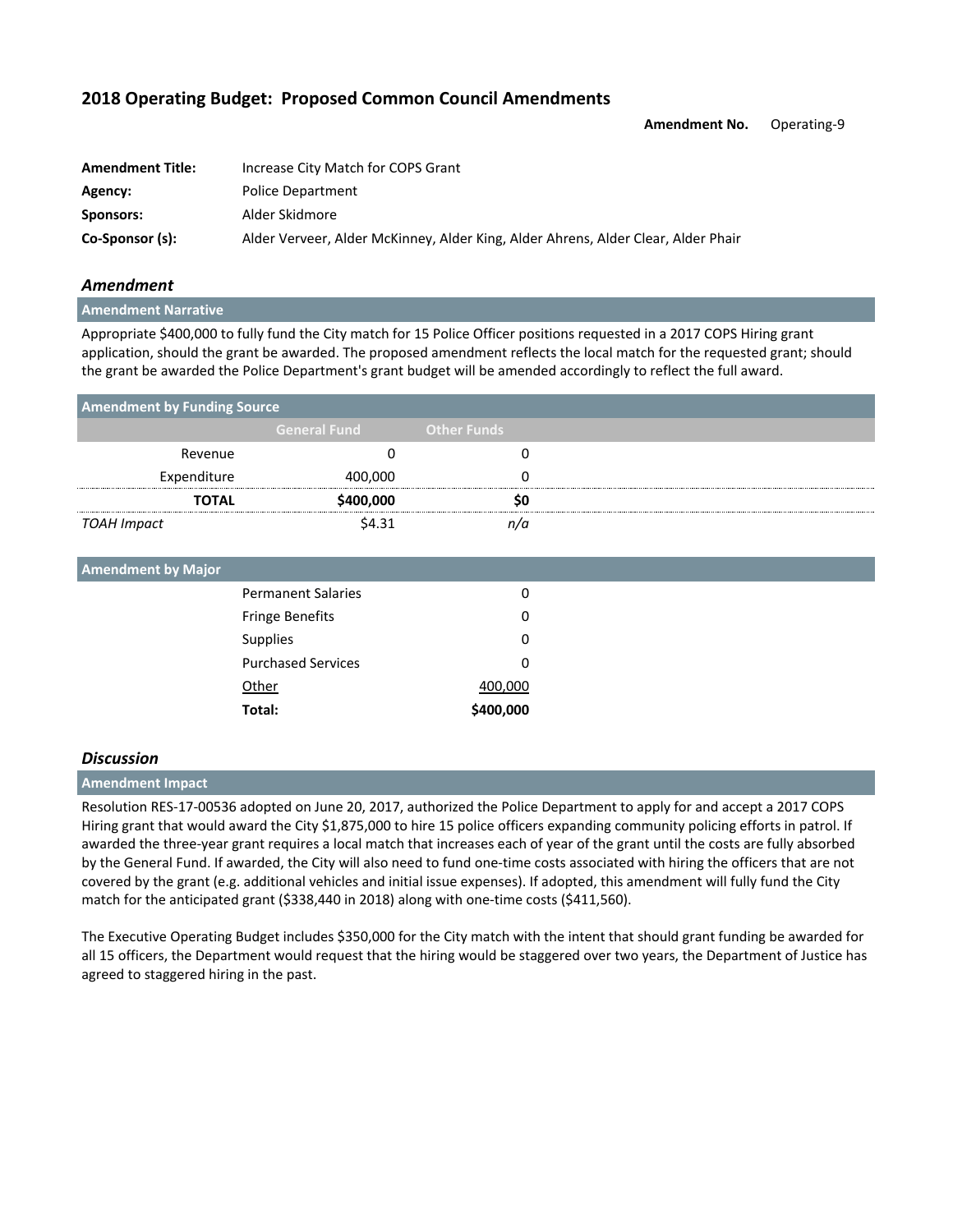**Amendment No.** Operating-10

| <b>Amendment Title:</b> | Transfer City Match for 2017 COPS Grant to Contingent Reserve |
|-------------------------|---------------------------------------------------------------|
| Agency:                 | <b>Police Department</b>                                      |
| Sponsors:               | Alder Kemble                                                  |
| Co-Sponsor (s):         | Alder Rummel, Alder Hall, Alder Carter, Alder Baldeh          |

## *Amendment*

## **Amendment Narrative**

Transfer \$350,000 from the Police Department for the City's local match for a 2017 COPS Hiring Grant for 15 police officers to the Contingent Reserve. The Department has applied for the grant, however the U.S. Department of Justice has not announced the awards.

| <b>Amendment by Funding Source</b> |                     |                    |  |
|------------------------------------|---------------------|--------------------|--|
|                                    | <b>General Fund</b> | <b>Other Funds</b> |  |
| Revenue                            |                     |                    |  |
| Expenditure                        |                     |                    |  |
| <b>TOTAL</b>                       |                     |                    |  |
| TOAH Impact                        | \$N NN              |                    |  |

| <b>Permanent Salaries</b> | 0              |
|---------------------------|----------------|
| Fringe Benefits           | 0              |
| Supplies                  | 0              |
| <b>Purchased Services</b> | 0              |
| Other                     | $\overline{0}$ |
| Total:                    | \$0            |
|                           |                |